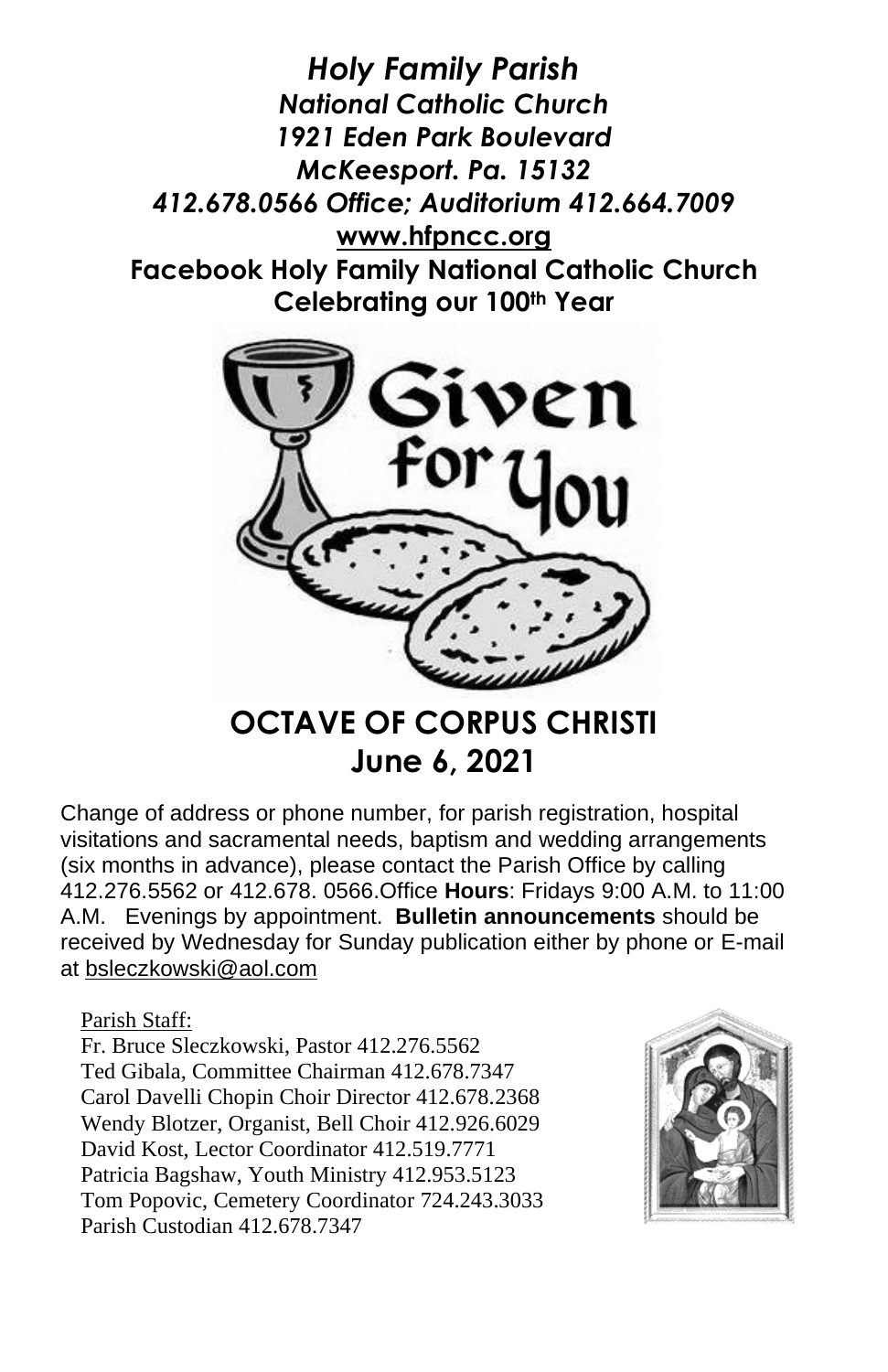# **THIS WEEK**

**Sunday, June 6, 2021 Sunday Octave of Corpus Christi** 

Holy Mass

9:00 A.M.



**+ Mary Strychalski** Int. David & Sandy Kost; **+Joseph Parknavy** Int. Frederic Chopin & Annunciation Choirs

**Sunday, June 13, 2021** 11 Ordinary Time Holy Mass 9:00 A.M. +Jon Adamek Int David & Sandy Kost

*Although the state and other denominations have loosened Covid-19 restrictions, to play it safe, we will continue with our current practice here in Holy Family for the next 2 months, to see how everything develops. Masks are still required and please do not congregate in the Narthex before and after Mass. You can extend your greetings six feet apart outside keeping everyone safe. Thank You.*

*Holy Family Parish would like to acknowledge and honor our graduates. Please forward to Father their names with a synopsis of their academic and other achievements before June 27th.*

#### **About our readings today**

The key to today's readings is the word "Covenant". A Covenant is a solemn and binding agreement between two parties, which establishes the way in which each party will behave towards the other. It establishes rights and duties, and forges a new relationship between two people or groups of people. In the Ancient World, a Covenant was always sealed with a sacrifice and a meal: the sacrifice brought divine blessing on the covenant, and the meal sealed the relationship between the participants. In the Covenant that God forged with his people in the Old Testament, it was expressed very simply: God said, "You will be my people, and I will be your God." God would remain faithful to the people, and they were to remain faithful to God (this is where the commandments come in). This Covenant was sealed in its greatest form on Mount Sinai, as we hear in the first reading. When the Old Covenant had been broken beyond repair, God sent his only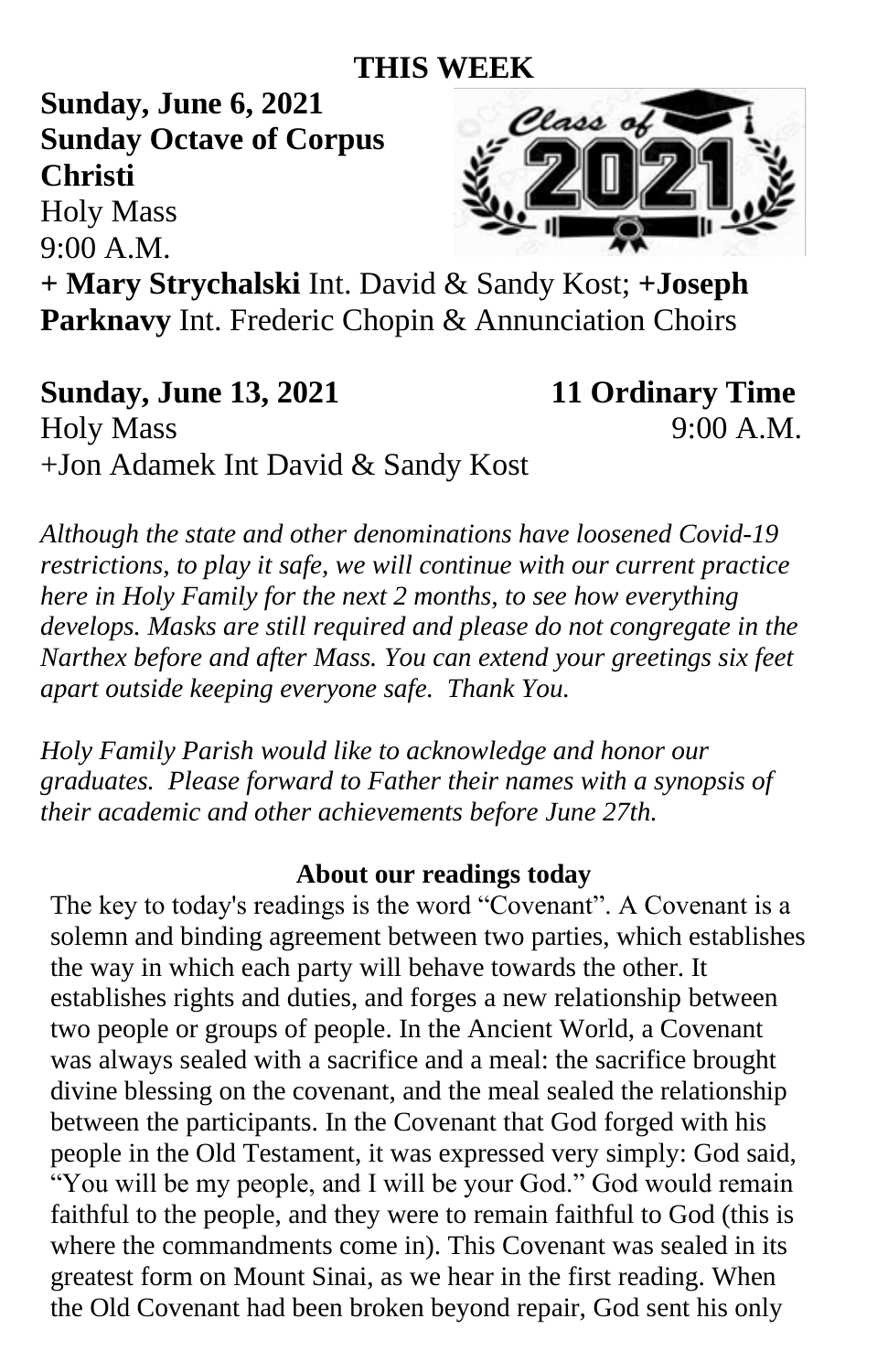Son to establish a New Covenant: the sacrifice and meal of this New Covenant is Calvary and the Last Supper, where Christ is both priest and victim and altar. When we eat and drink this sacred meal at every Mass we are renewed in the New Covenant and the relationship with God, because Calvary and the Upper Room are present once more and the New Covenant is sealed for us anew.

From the first reading from Exodus, one of the central passages of Scripture in the Old Testament is the "blood of the Covenant" which is sprinkled by Moses over the altar and the people is what seals the relationship between God and the people. Blood is a symbol of life, and the Covenant itself is a promise of life and prosperity. Much of this reading may be strange and unfamiliar us, and there are many words and phrases which may well not be understood ("ordinances", "holocausts". "immolate"). The key to understanding comes at the end, when reference is made to the "blood of the Covenant." This should make both reader and listener think of the words of the Mass: "This is the cup of my blood, the blood of the new and everlasting Covenant." This reference will help to link this reading in today;ss Mass. The New Testament reading from Hebrews links everything together: the sacrifices and priesthood of the Old Covenant (the blood of bulls and goats) and the role of Christ as Priest and Victim of the New Covenant.We should always remember that it is a present reality: at this very Mass, we will once again have the blood of our great High Priest on our altar, as the "perfect sacrifice" which gains our "eternal inheritance".

### **Future Directions for June**

June is Sacred Vocations Month across our Holy Church and the first weekend of June is clergy appreciation weekend. Please pray for our clergy and those men God has called. During June on our Discipleship 2021 journey we focus on Ruth and Naomi.

## **A Prayer for Vocations**

Let us pray. Heavenly Father, Master of the harvest, we humbly ask You to send more laborers into Your fields, for the work is indeed great. Grant more faithful priests and deacons to Your Polish National Catholic Church. We ask this through Jesus Christ Our Lord. Men.

#### **Reflection and Action Item**:

The story of Ruth and Naomi speaks to our hearts of the great dignity of family life and the call to be faithful to one another, come what